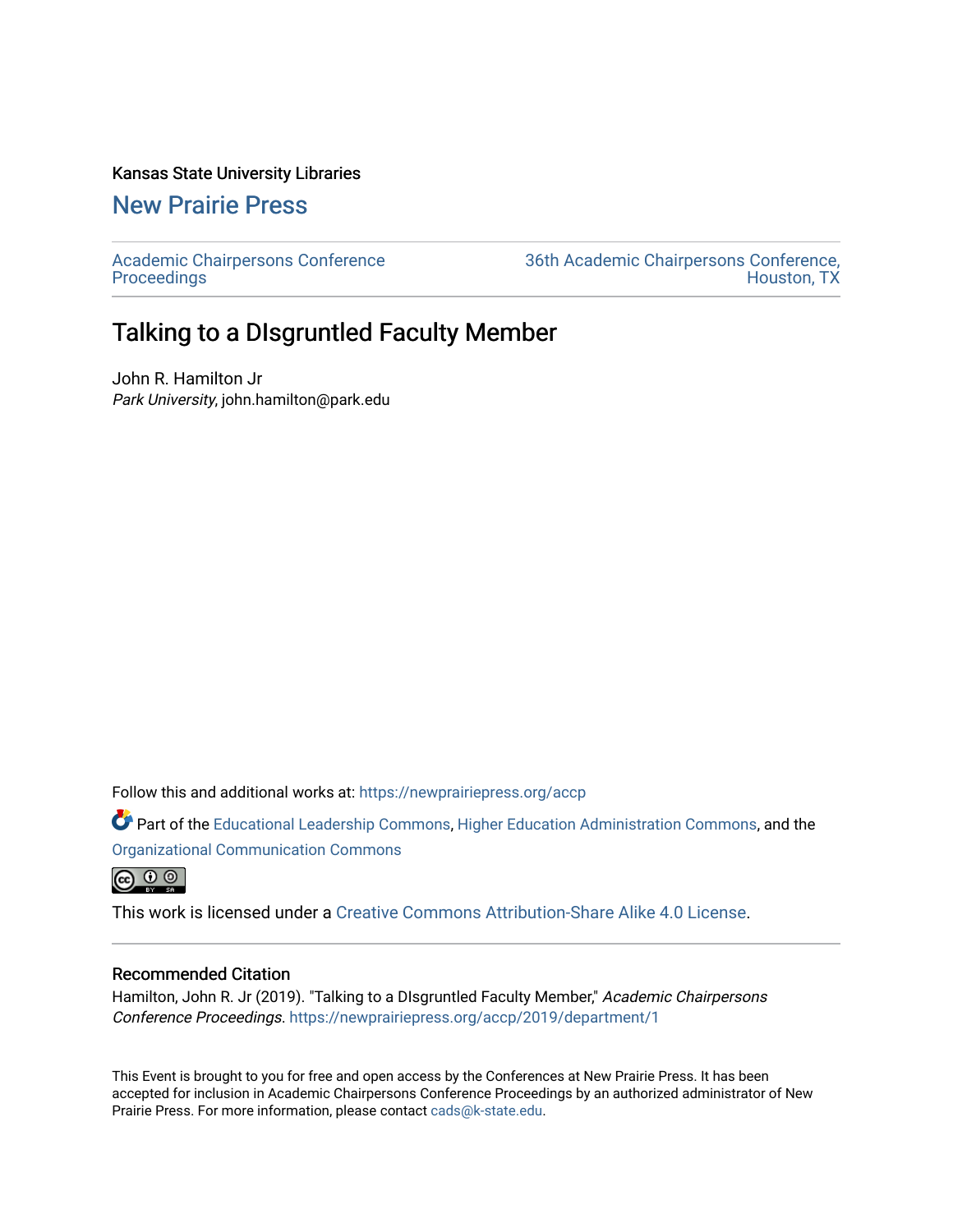# TALKING WITH A DISGRUNTLED FACULTY MEMBER

John Hamilton Park University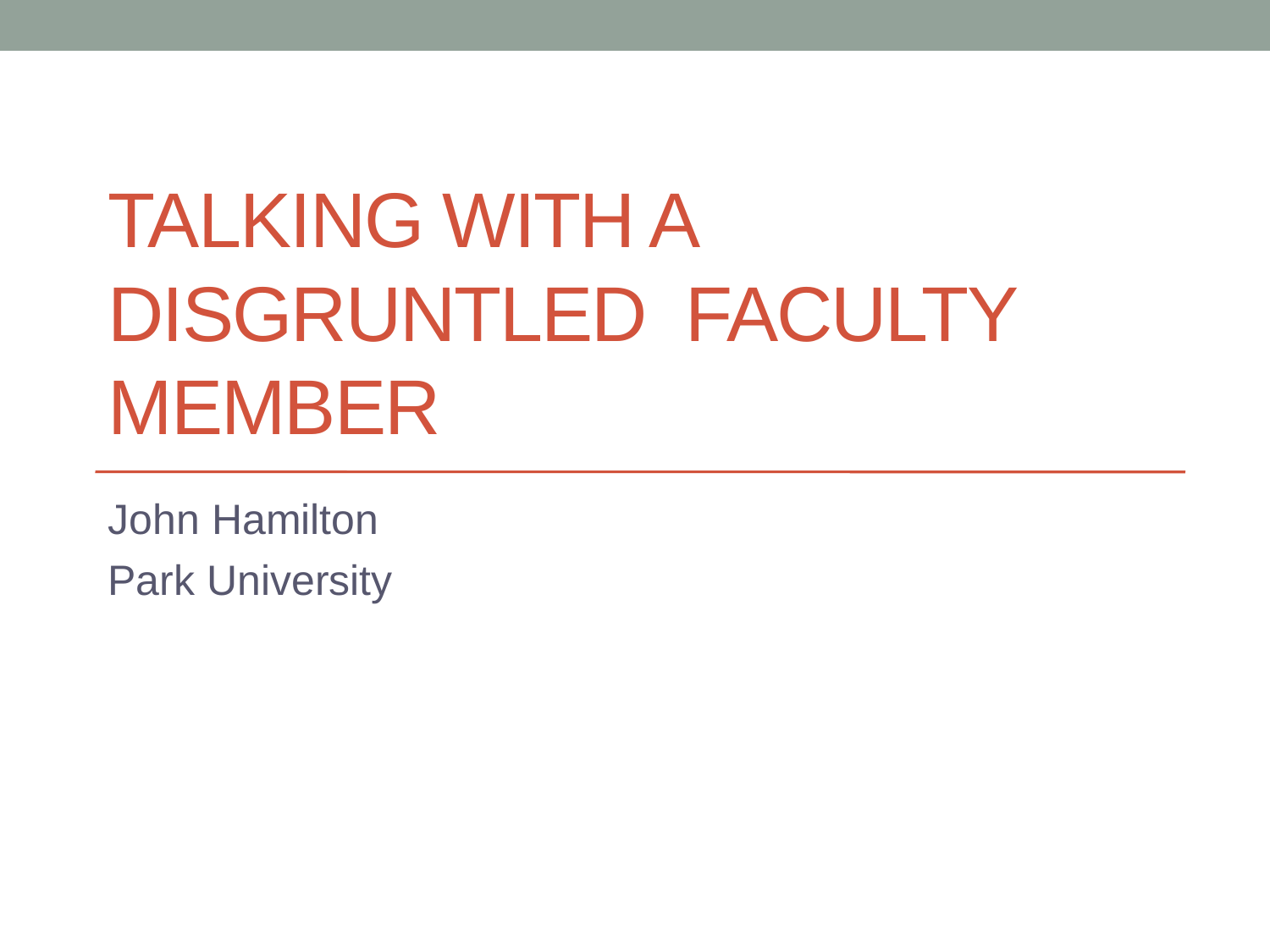# **Objectives**

- Share experience of Park University in helping members navigate conflict situations more successfully
- Examine various techniques for addressing interpersonal conflict
- Learn the value of active listening
- Understand how to constructively probe for additional information from a disgruntled person
- Discuss options and benefits of creating your own training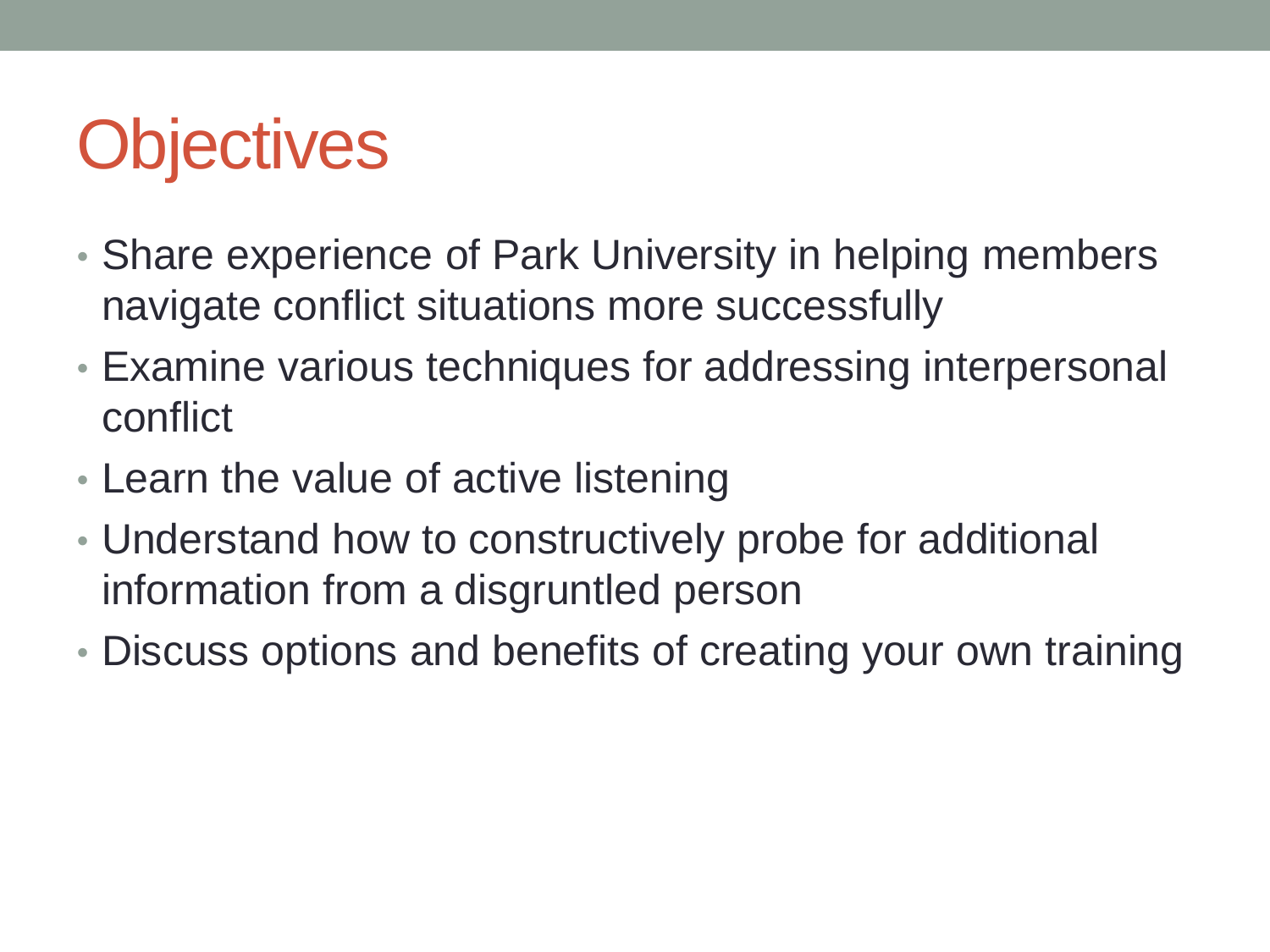#### • **Issue**

• Faculty and staff appeared to be having difficulty expressing thoughts and concerns in a manner that was not offensive to others and/or perceived as unsafe for their future relationships (Conflict situations)

#### • **Actions to address the issue**

- Small internal grant to send one person to *Crucial Conversations*  training and trainer certification course
- Crucial Conversations training provided for 42 faculty members and 15 staff members

#### • **Goal**

• Help faculty and staff members better communicate in conflict situations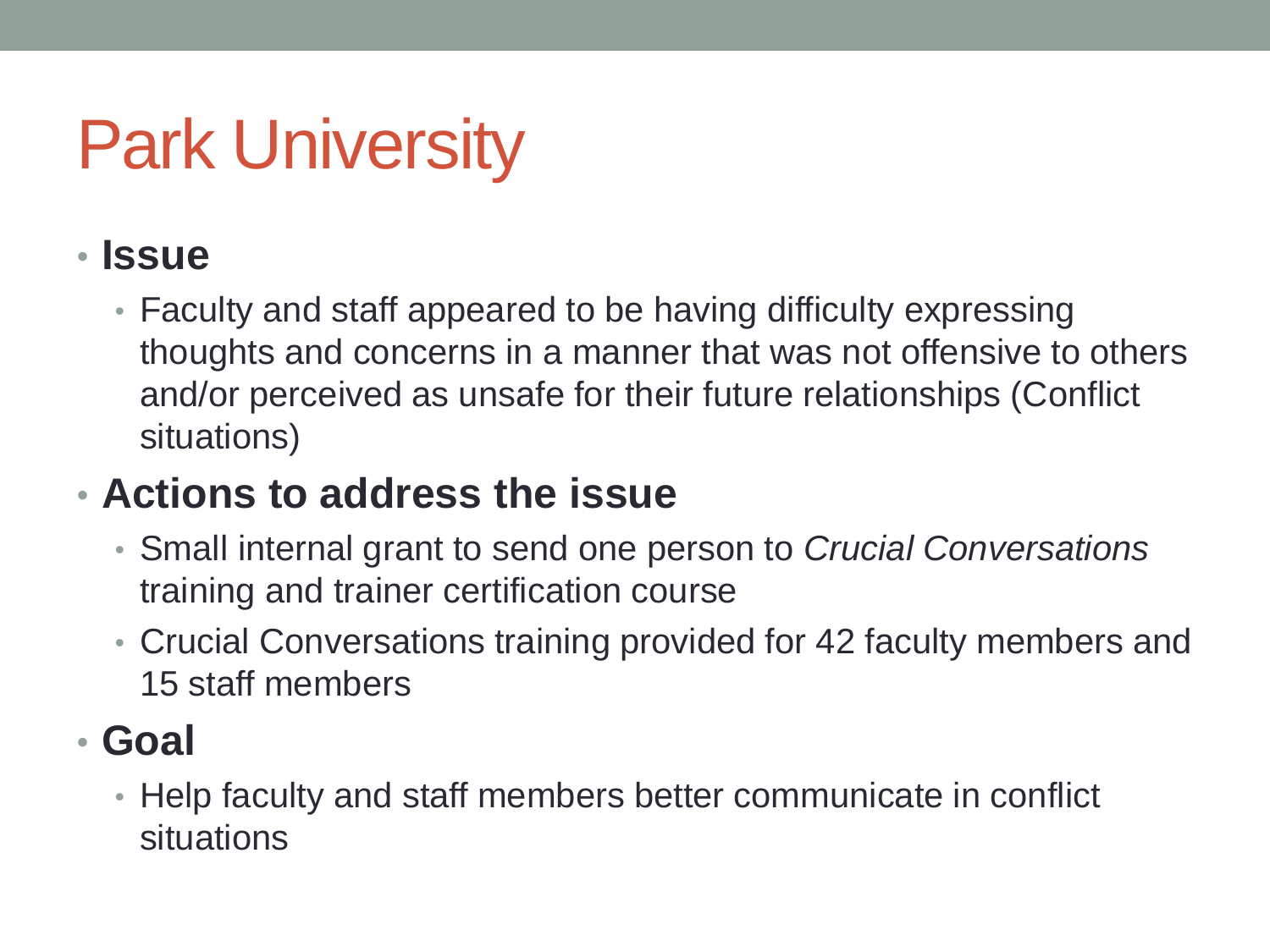#### • **Results**

- Surveys at beginning and end of the two-day training sessions and a survey 90 days after training completed
- Currently analyzing the statistical data gathered
- Comments from participants were positive overall
- 63% response rate on survey #3 (90 days after training)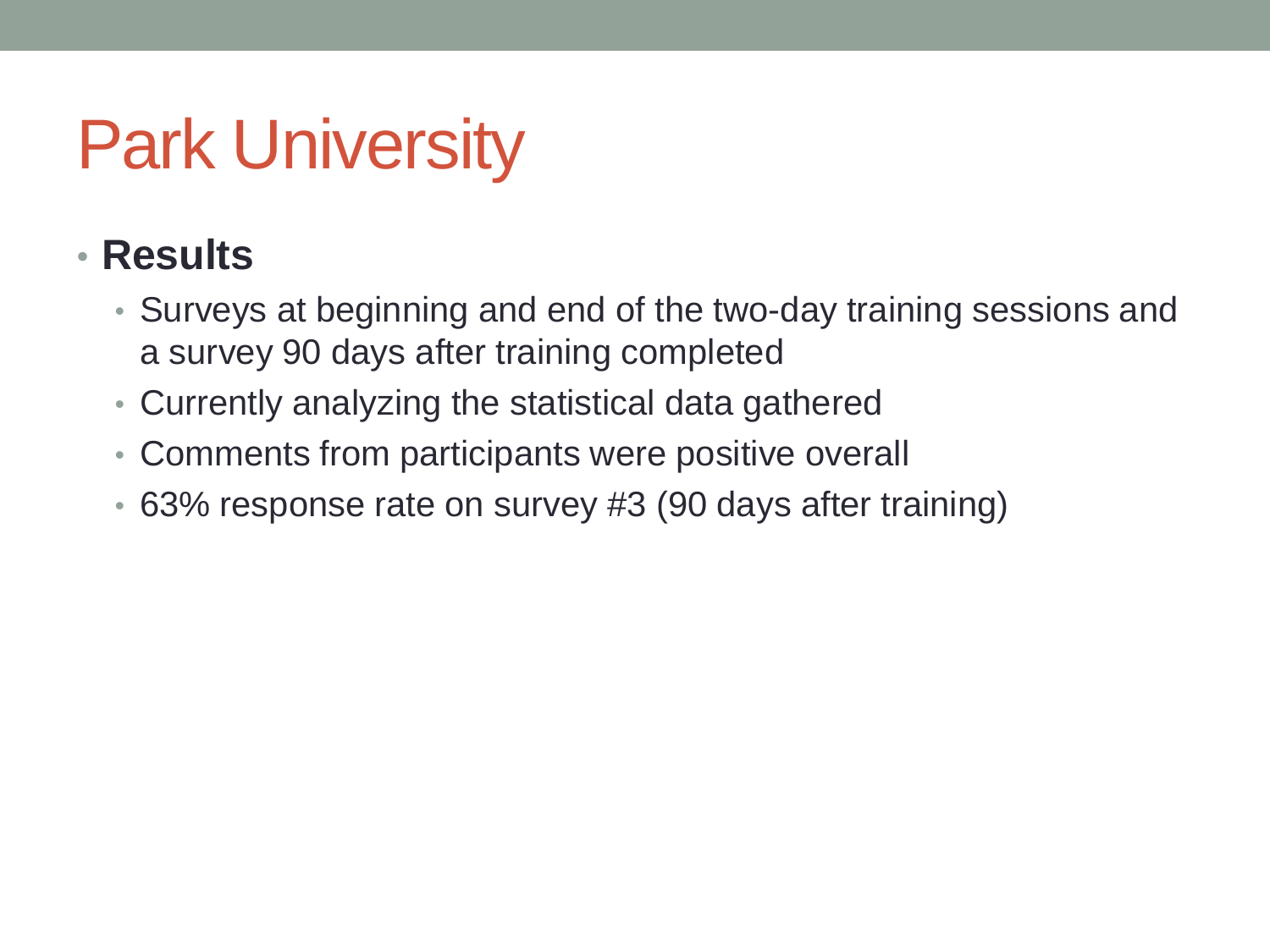- The benefit of this training was that I'm more aware of the right ways to handle a conflict, even though I may not be able to carry them out properly. I need more practice.
- What I appreciated from the course is that many people participated in the training and if there is a conflict we have a common reference
- This training helps me transfer from the averted situation that I get stuck to master my stories. Eventually, I can move from a silence or violence stage to a safety and a pool of shared meaning stage. Great workshop!
- I can't remember all of the names of the techniques but recall trying to listen, recall/restate, and ask questions in order to move toward understanding or a solution.
- The one techniques I constantly use is the one where one factually states what has been observed and then state "which leads me to believe" allowing the other person to correct the "belief" or not.
- Learning methods to keep emotion separate from fact.\*Keeping my motive and that of the other person in mind. \* Listening skills!
- \*intent is key \*A person can become/move to violence when they feel unsafe. \*watch to notice others feeling unsafe
- \*You have to look at yourself first.\*think before you act.\*don't assume.
- Many comments indicated that the person was now thinking about how to handle conflict situations instead of just reacting to them.
- Respondents also indicated that they appreciated learning a skill to use in conflict situations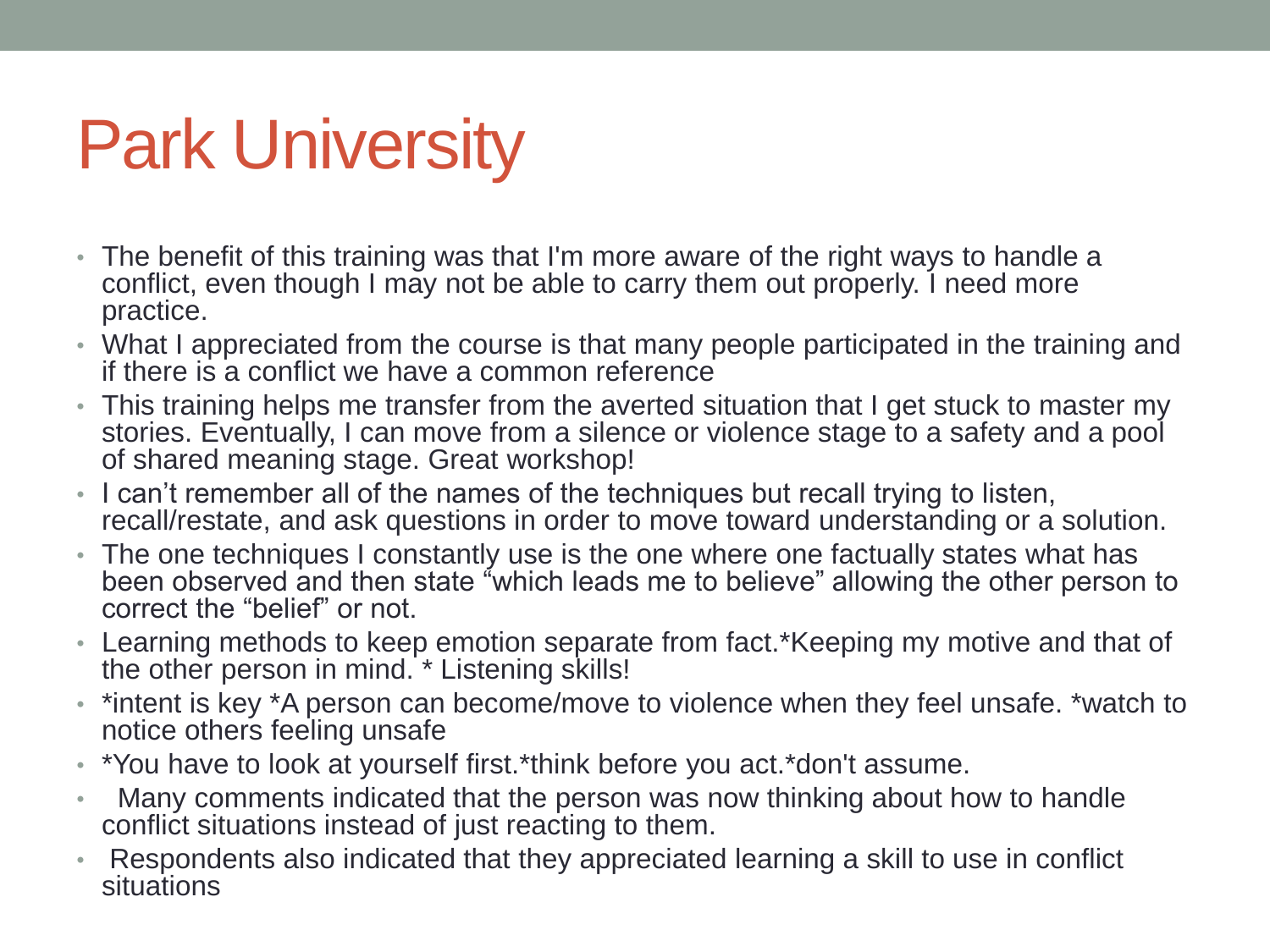- In comparing the qualitative comments between the immediate post survey and the final survey, a couple of things I found interesting:
- The faculty leaders in particular seemed to hone in on the role/importance of facts in the conflict resolution process. Several cited the "facts should precede feelings" element of the training.
- Other notes from faculty leaders in particular that I found interesting:
- o Faculty leaders reported increased awareness of their own conflict reactions.
- o *Faculty leaders reported increased awareness of the need to keep emotion separate from fact; discern single incidents from patterns; use mirroring and paraphrase to clarify issues; and, in general, have an awareness earlier on of when a conversation is "critical" for one of their faculty colleagues. I found these findings encouraging. As you know, faculty leaders (Chairs, etc.) often don't see their identity as being a manager, or at least don't see their primary identities as being managers/supervisors, so the fact that the training has made them more attuned to the needs of their faculty is encouraging.*
- o At least one faculty member noted applying the training to her teaching.
- Observations from the final survey:
- o The final survey responses didn't identify particular strategies as much (i.e., STATE), but definitely emphasized: using empathy, "starting with the heart," honestly conveying their own viewpoint, active listening.
- o "I am listening more. I state empathy more. I ask more clarifying questions. This is going to take time and practice to fully integrate and move from a stimulus-response stance."
- o "I take a minute before I start assuming why people did/do things. It has helped me reduce gossip participation by thinking about the harm it does and the assumptions it makes."
- o "Many times I mostly rely on the technique of using facts to begin the conversation. I also attempt to use good listening skills to find out what the real motive is behind the conflict/behavior."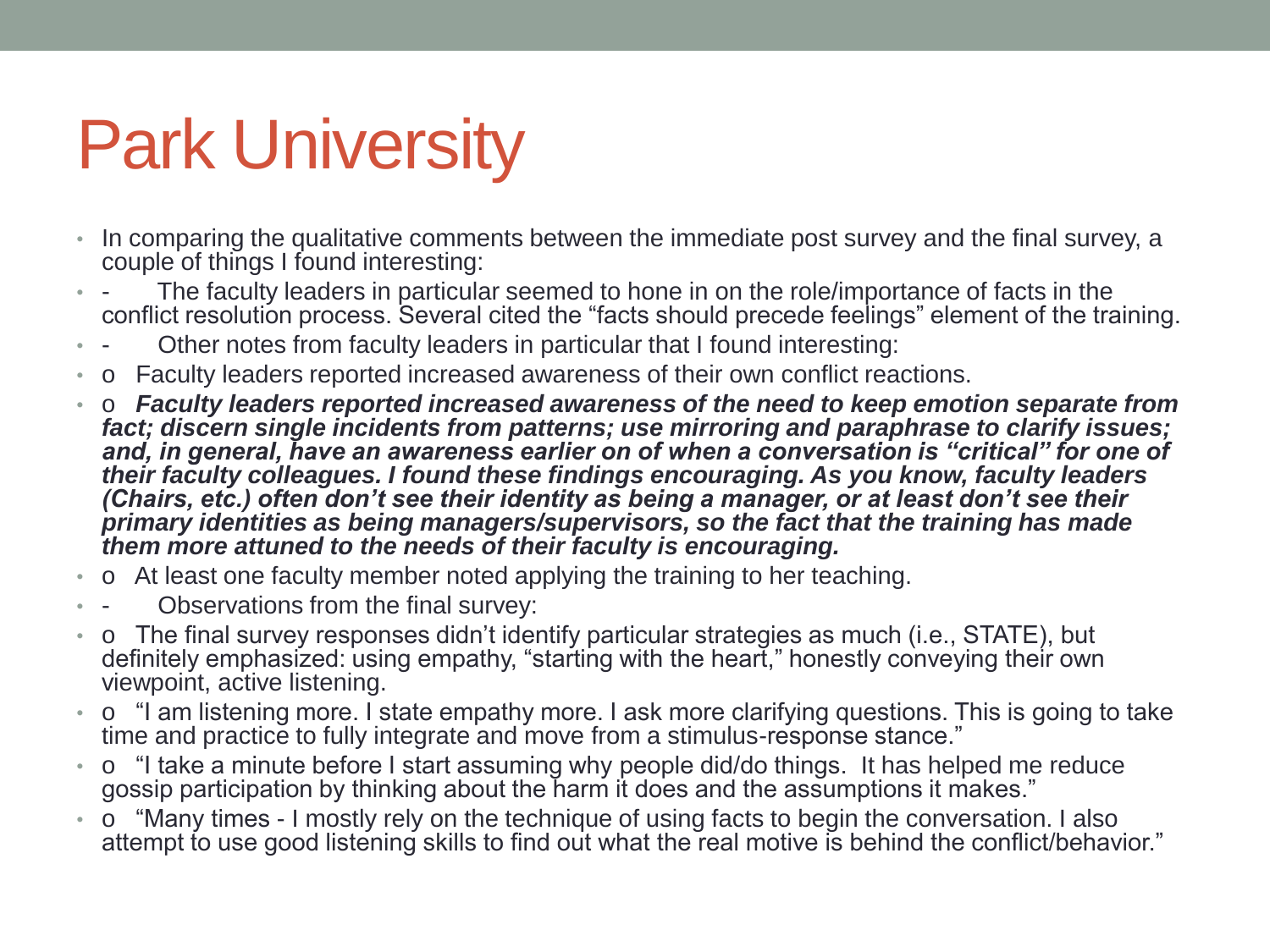## Introduction

- Supervising faculty members who are disgruntled can be frustrating
- Having some skills in conflict resolution can be helpful in diffusing feelings of frustration and anger
- Addressing conflict is not easy or quick, but if done well it is usually successful
	- It can also be a positive experience if approached correctly
- We must learn to "do what come unnaturally" (Hocker and Wilmot)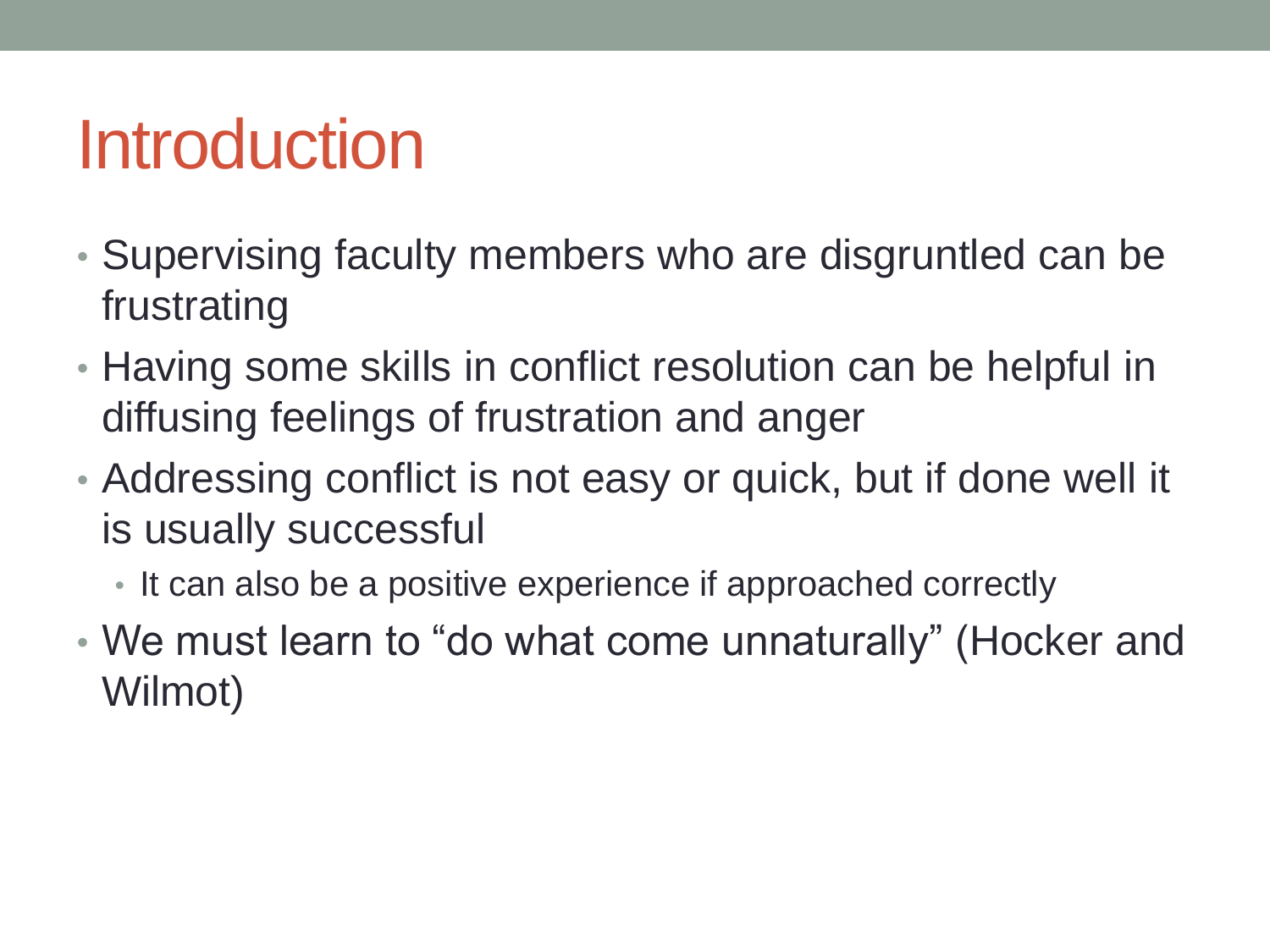#### What is a "disgruntled" faculty member?

- A dictionary definition says "angry or dissatisfied"
- Some synonyms are:
	- Discontented
	- Aggrieved
	- Resentful
	- Fed up
	- Unhappy
	- Disappointed
	- Griping
- So, for our purposes, this is a faculty member who is upset and may choose to react to their upset in an emotional, irrational, or unacceptable manner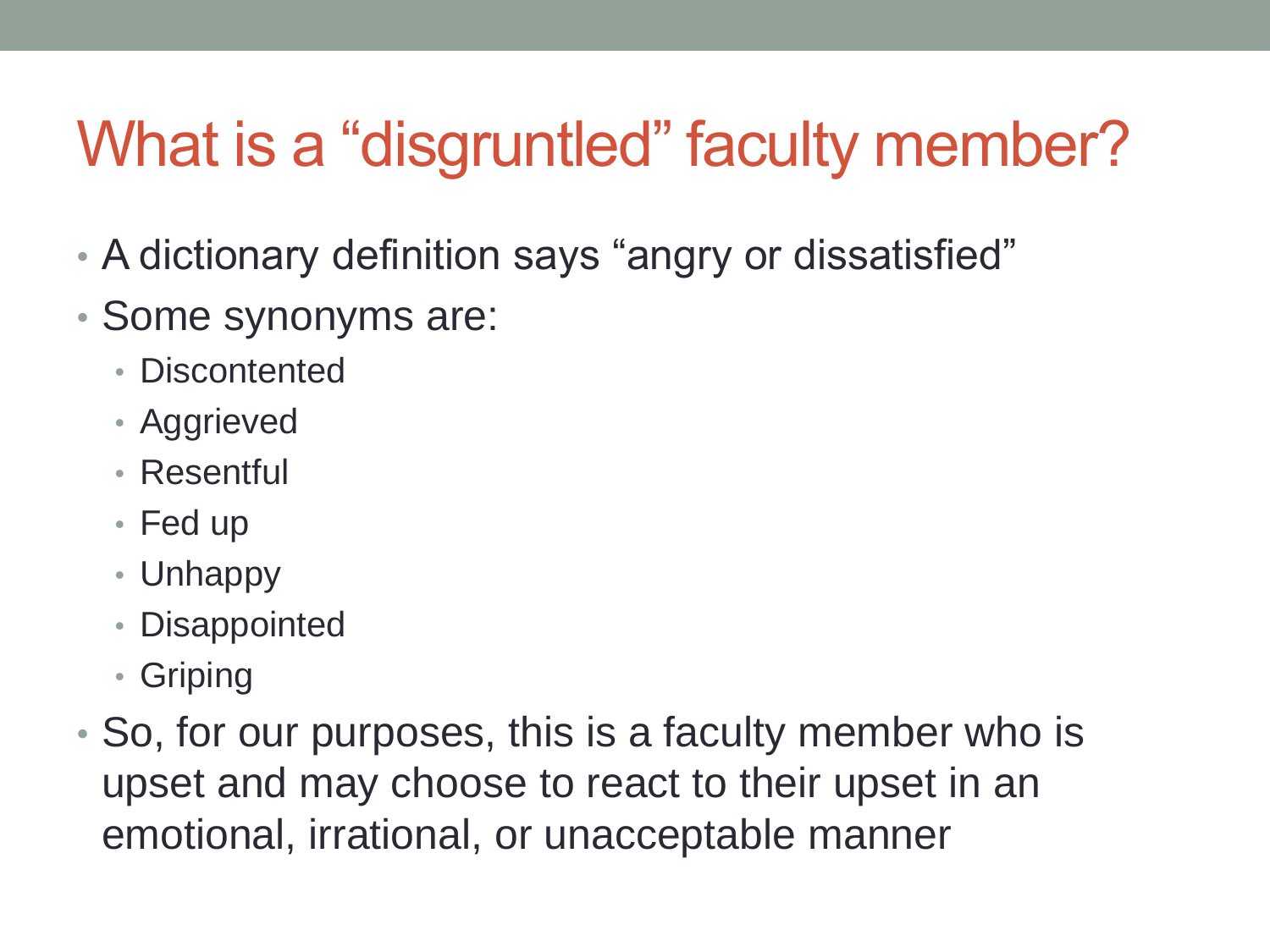## **Conflict**

- Disagreement between two or more persons
	- The disagreement can involve not only interpersonal disagreements but also policy decisions
	- May involve perceived mistreatment
	- In some cases it can involve a perceived affront to a person's values or dignity
- In any of the above situations it is important to try to accurately understand what is upsetting the person
- Conflict resolution skills can guide you through that process while minimizing the possibility of additional damage being done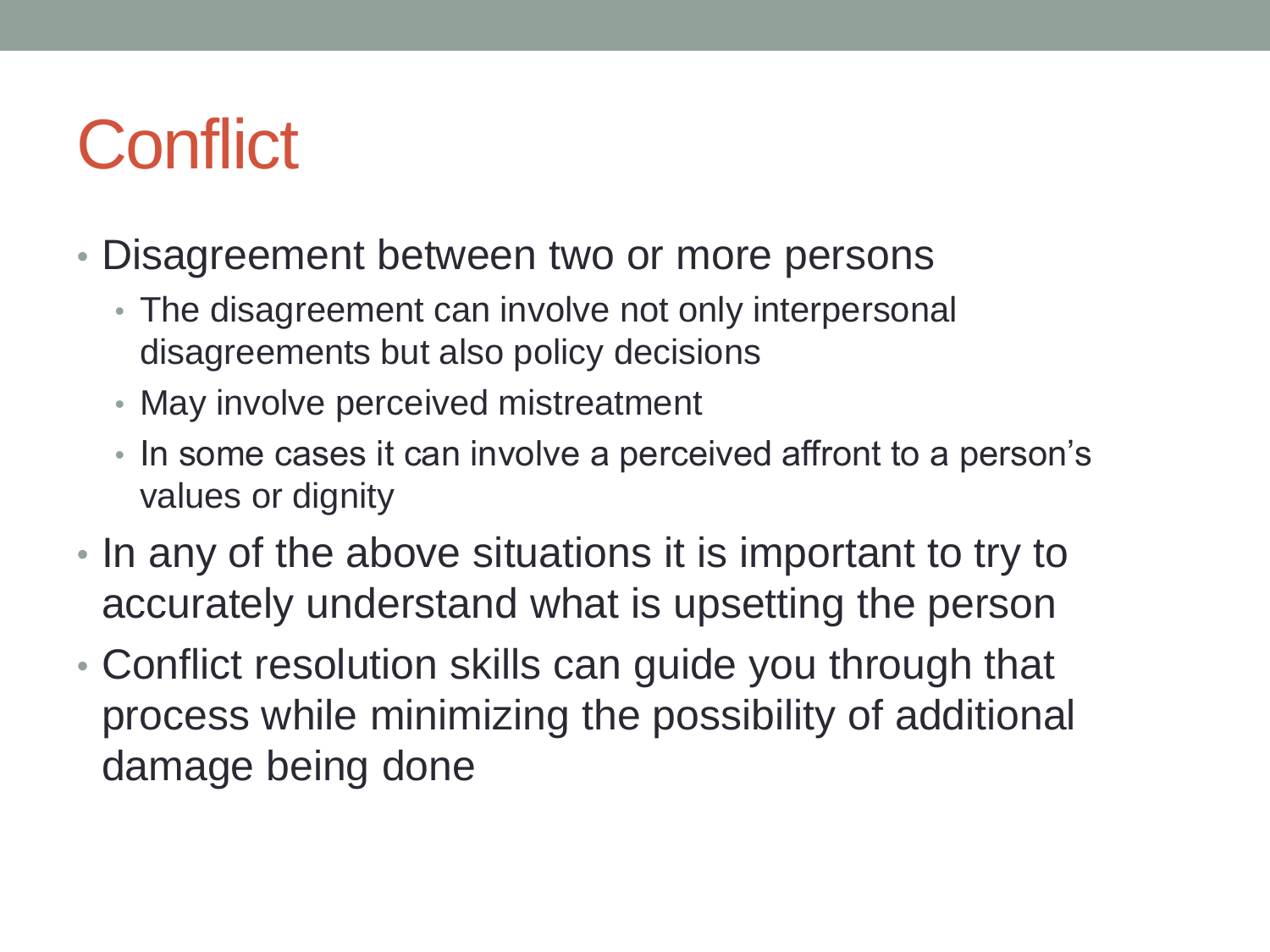## Why do I have have to change?

- The four major groups that write about conflict emphasize that the only person you can change is you
- The tone you set can diffuse a situation and calm the emotions of the upset faculty member
- Being able to reman calm and in a problem solving mode will help you be more effective in diagnosing the problem and creating problem solving actions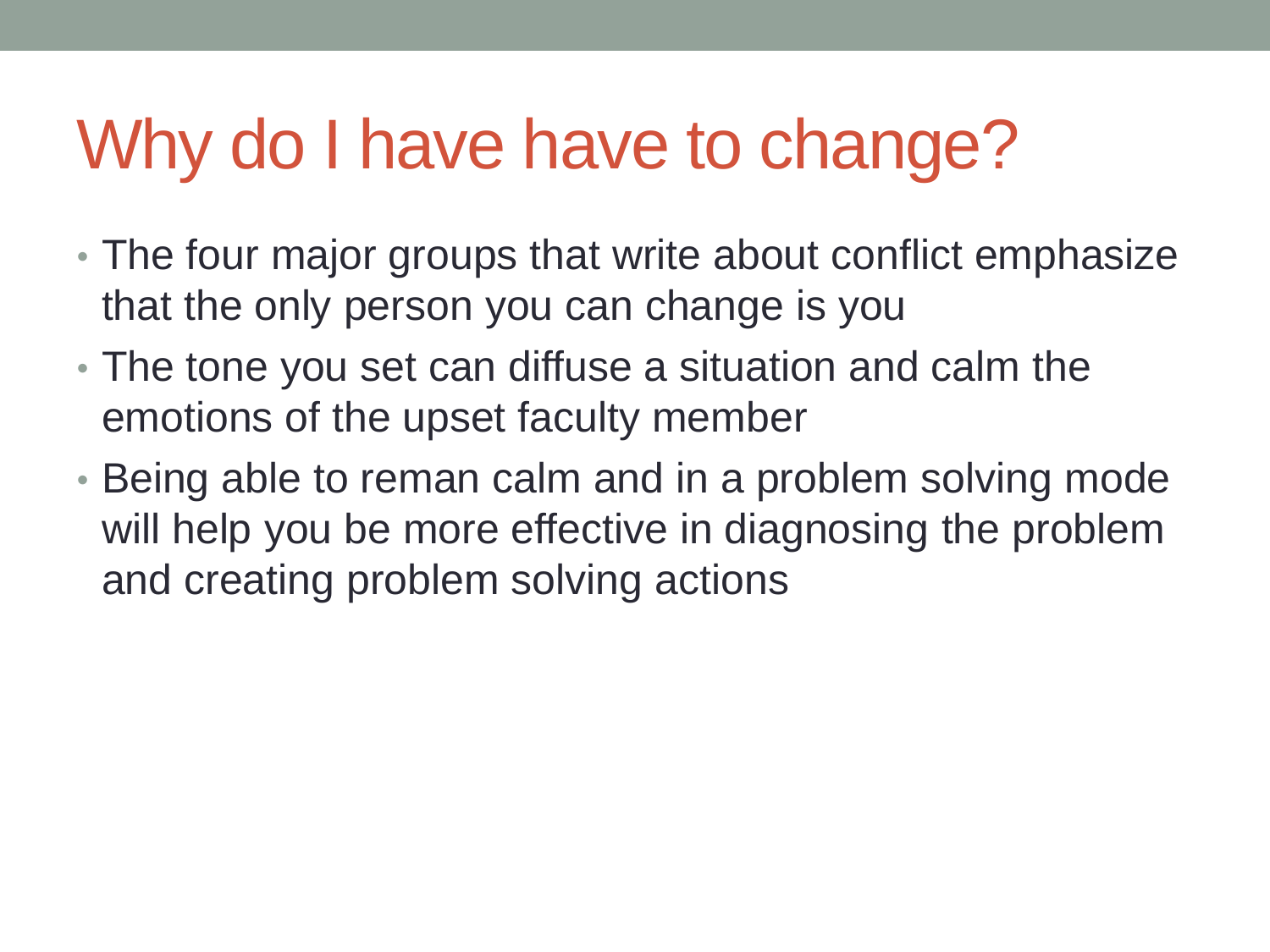### Techniques to Address Conflict

- **Know what you want out of the interaction**
	- Is it more important to solve the problem or maintain a relationship
	- In some cases a problem needs to be solved but there is no reason to preserve a relationship – e.g., property ownership or dispute about a service provided
		- Be careful not to damage the relationship but focus more on solving the problem
	- In other cases it is important to preserve a relationship while solving the problem at hand – e.g., neighborhood dispute, performance of subordinates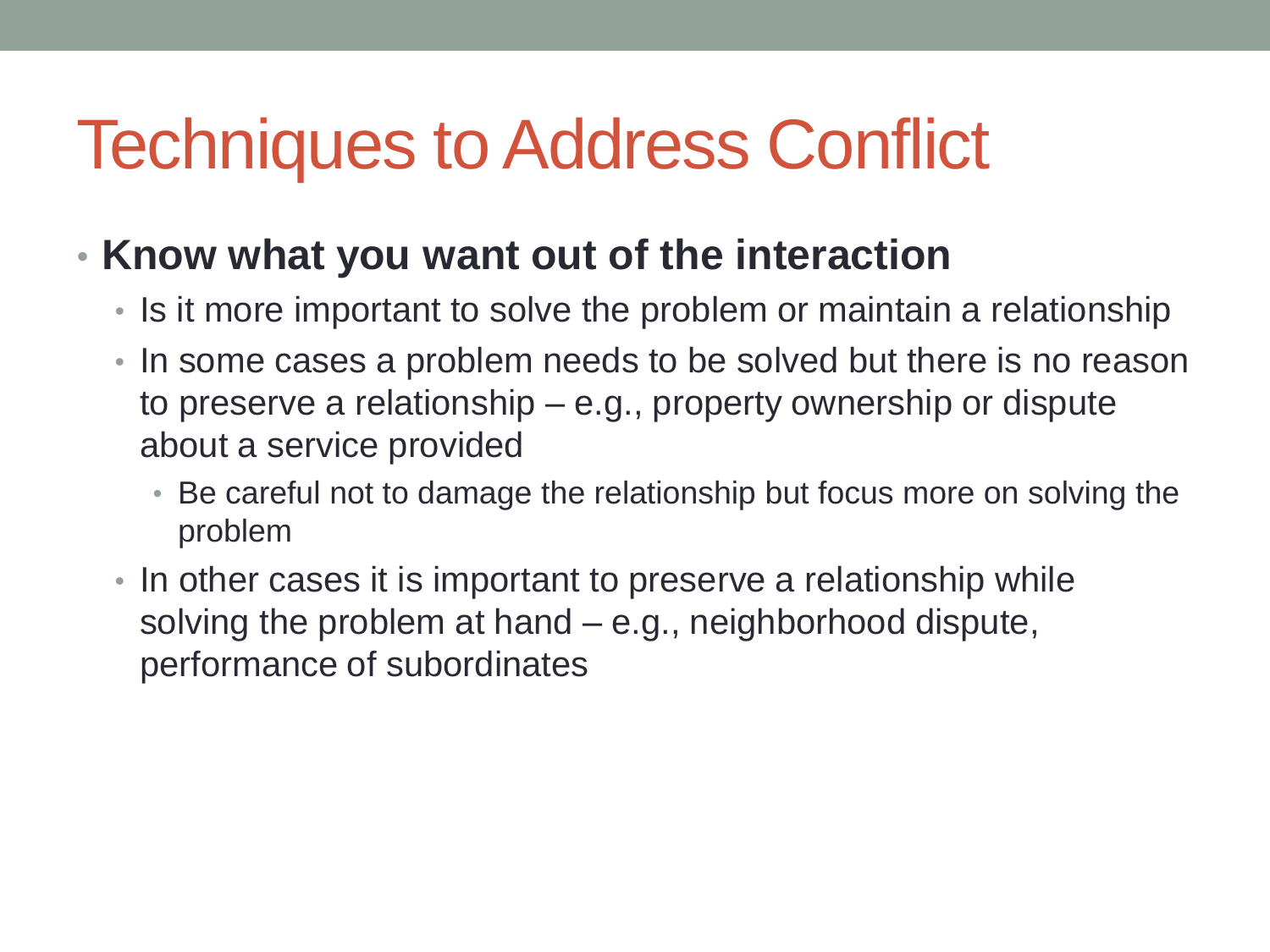#### Techniques to Address Conflict Situations

#### • **Separate the person from the problem**

- Often we tie our feelings toward the person with the issue at hand
- Clouds our ability to understand the elements of the problem
- Focus on what is being said and ask probing questions to obtain more specific information about the problem
- Look for common purpose to encourage problem solving
- Work to protect the dignity of the other person during the conversation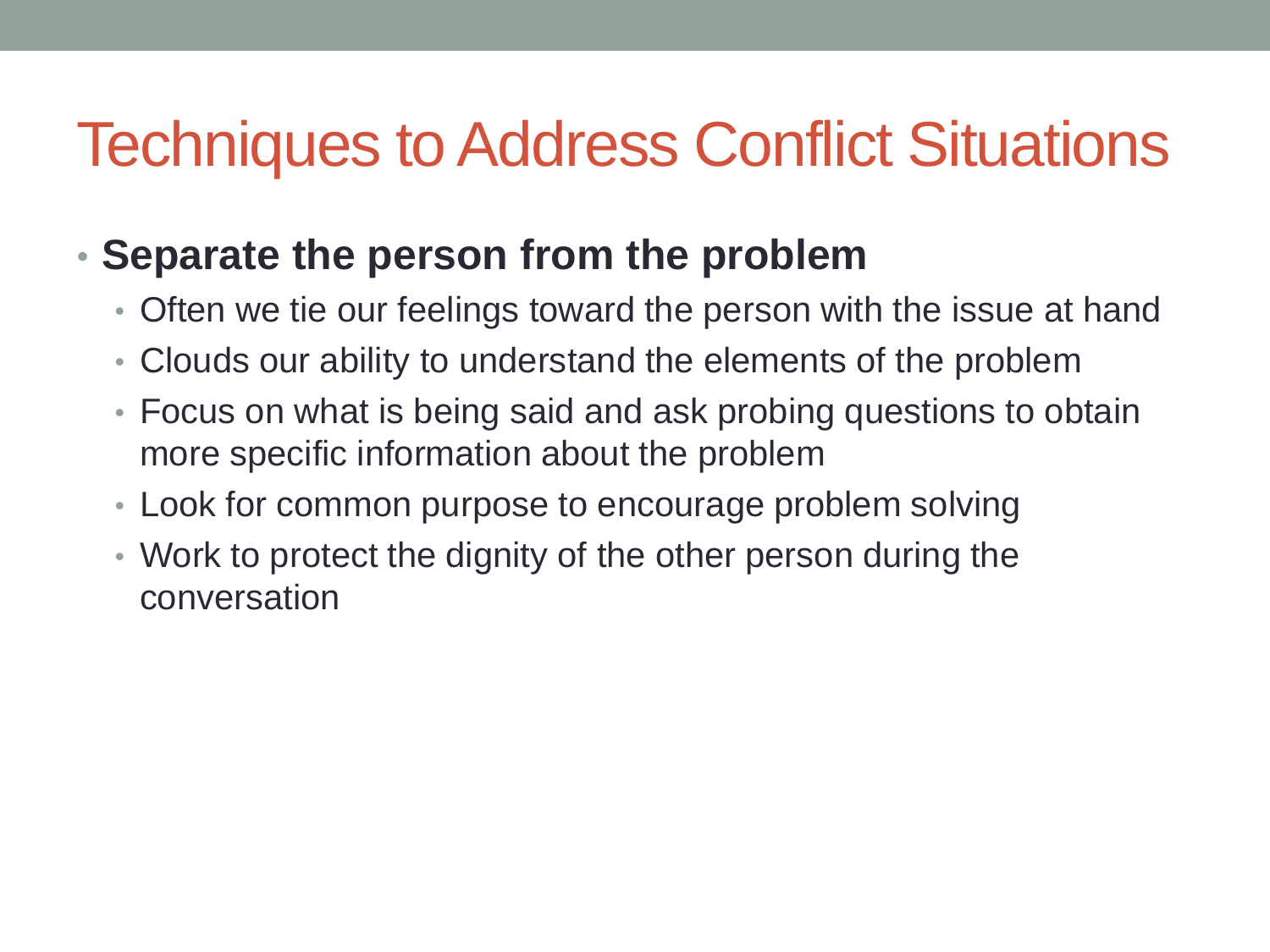# **Dignity**

- The Ten Essential Elements of Dignity
	- Acceptance of Identity
	- Inclusion
	- Safety
	- Acknowledgment
	- Recognition
	- Fairness
	- Benefit of the Doubt
	- Understanding
	- Independence
	- Accountability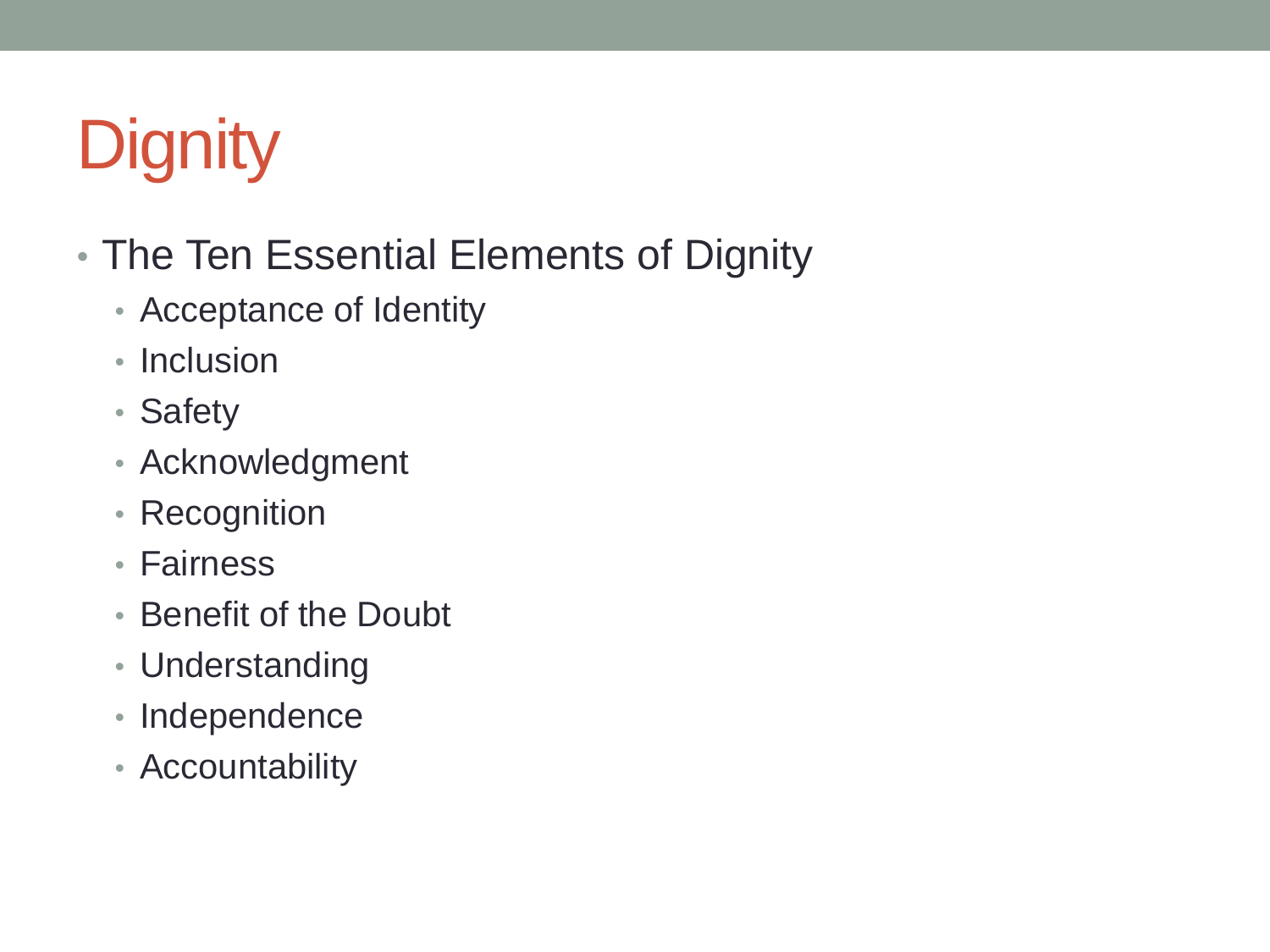#### Techniques to Address Conflict Situations

#### • **Listen actively**

- This can be difficult but it can be learned
	- Often difficult because of tying the person with the problem, so this is a good technique to use to separate the person from the problem
- When people are upset and are telling you what they are mad about we often spend time trying to craft our response to them
- Often this response is our defense of ourselves or our actions and often our response just fuels the problem and escalates the conflict
- Try this instead, when someone becomes agitated, after they finish their statement respond with, "This issue really seems to bother you. Tell me more about why it is so upsetting."
- Paraphrase back to make sure you understood what the other person said.
- Listen to what is really being said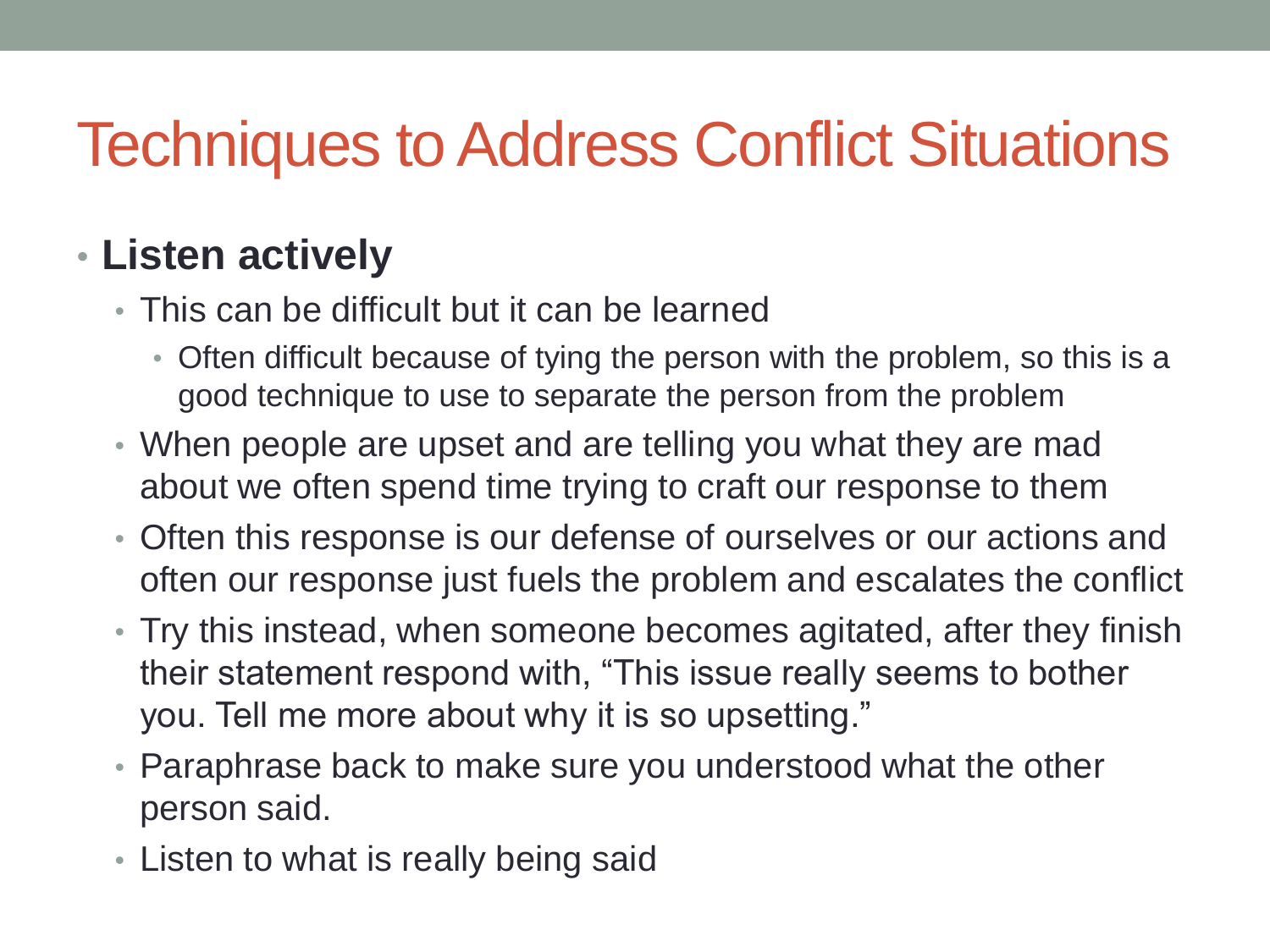## Techniques to Address Conflict

- Move from "either/or" to "both/and"
	- What often stifles good problem solving is the sense that there is only one "right" answer or solution
	- Summarize what the other person wants and what you want with "How can we do (what the other person desires) and do (what I desire)?
		- This opens a platform for discussion and problem solving.
		- May create an entirely different outcome after discussion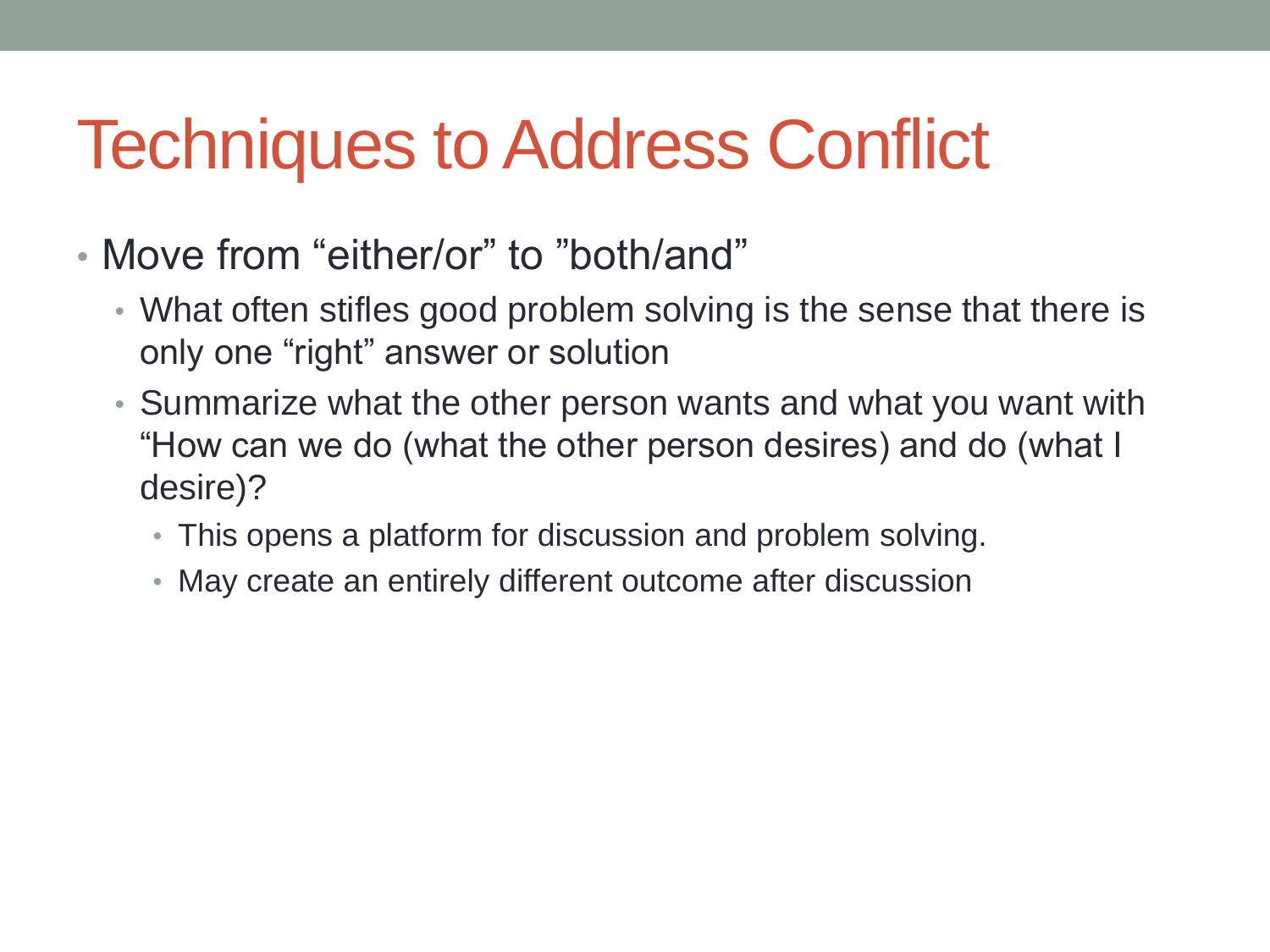# STATE My Path (from Crucial

#### Conversations)

- **S -** Share your facts
- **T -** Tell your story
- **A-** Ask for others' paths
- **T –** Talk tentatively
- **E –** Encourage testing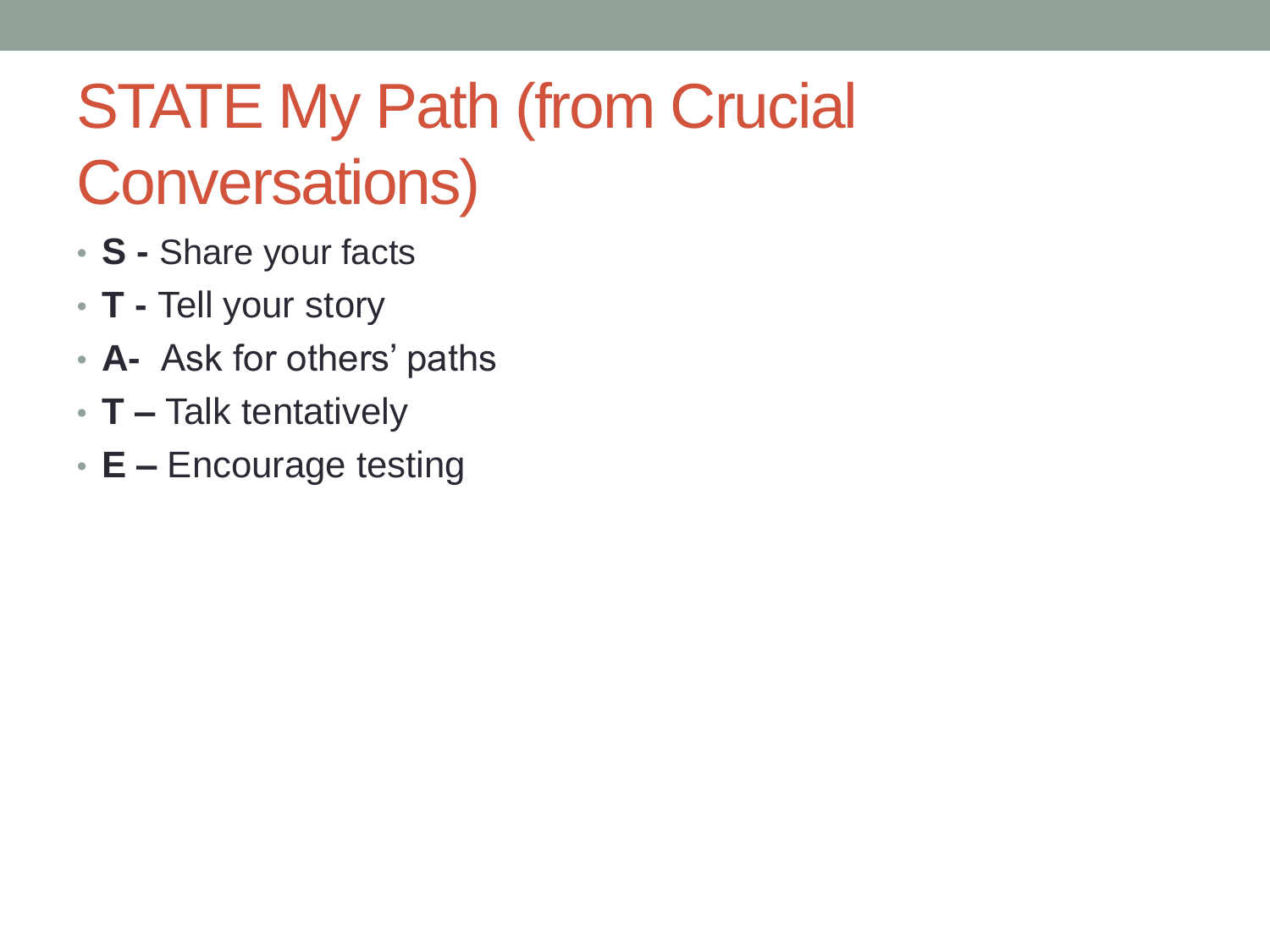#### Techniques to Address Conflict Situations

- So what is the most important action?
	- Difficult to answer, but multiple conflict resolution experts tend to agree on one

# Empathy (don't confuse with sympathy!)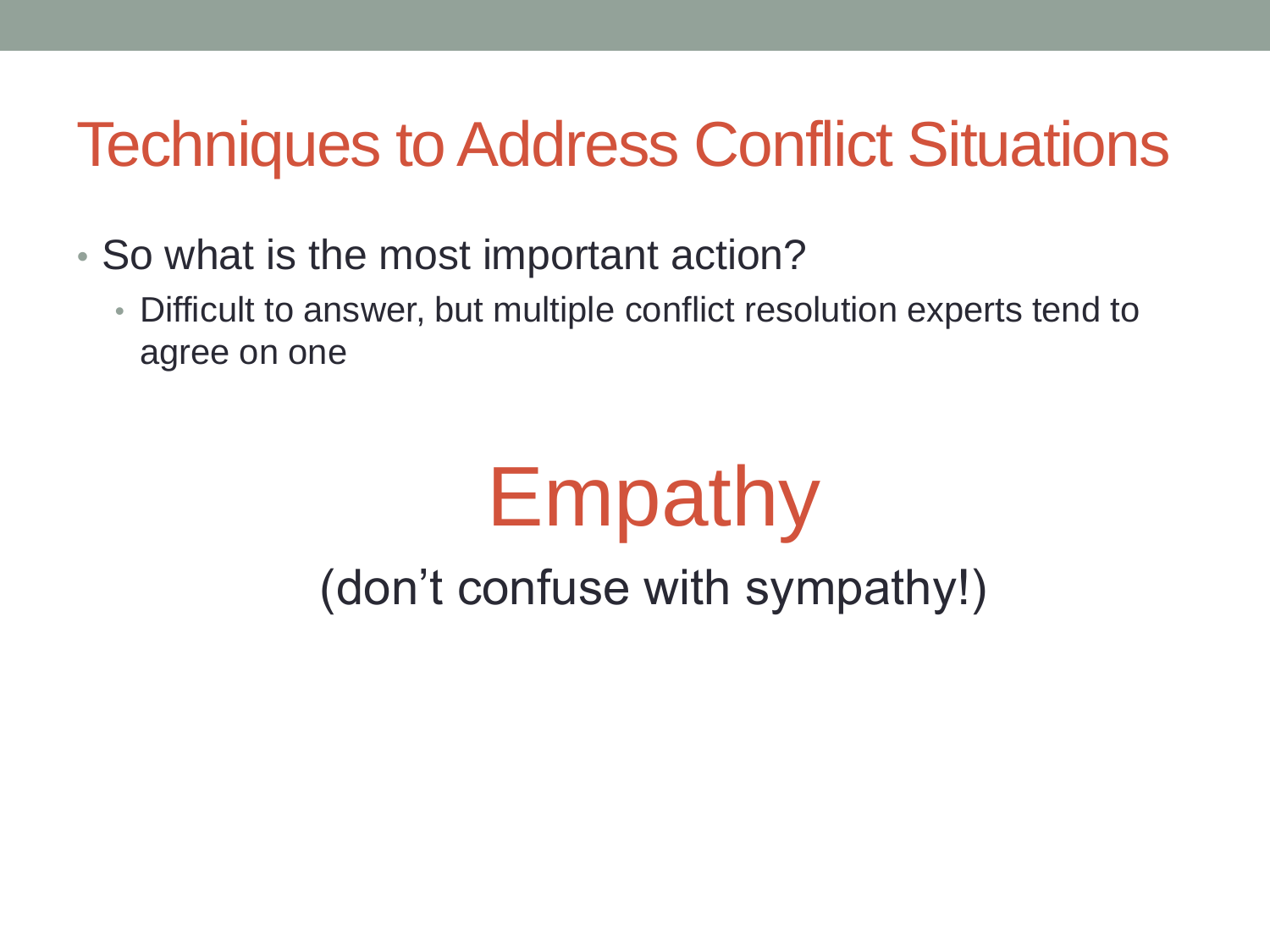### Sharing conflict resolution skills with faculty members

- It can be valuable to teach faculty members conflict resolution skills
	- Even the use of one or two techniques can be beneficial
- If they know techniques to use in conflict situations they may be less likelihood that that Chairpersons or Deans would need to intervene or diffuse situations
- There are professionally prepared programs such as *Crucial Conversations*, or you can create your own training utilizing many of the resources included at the end of this presentation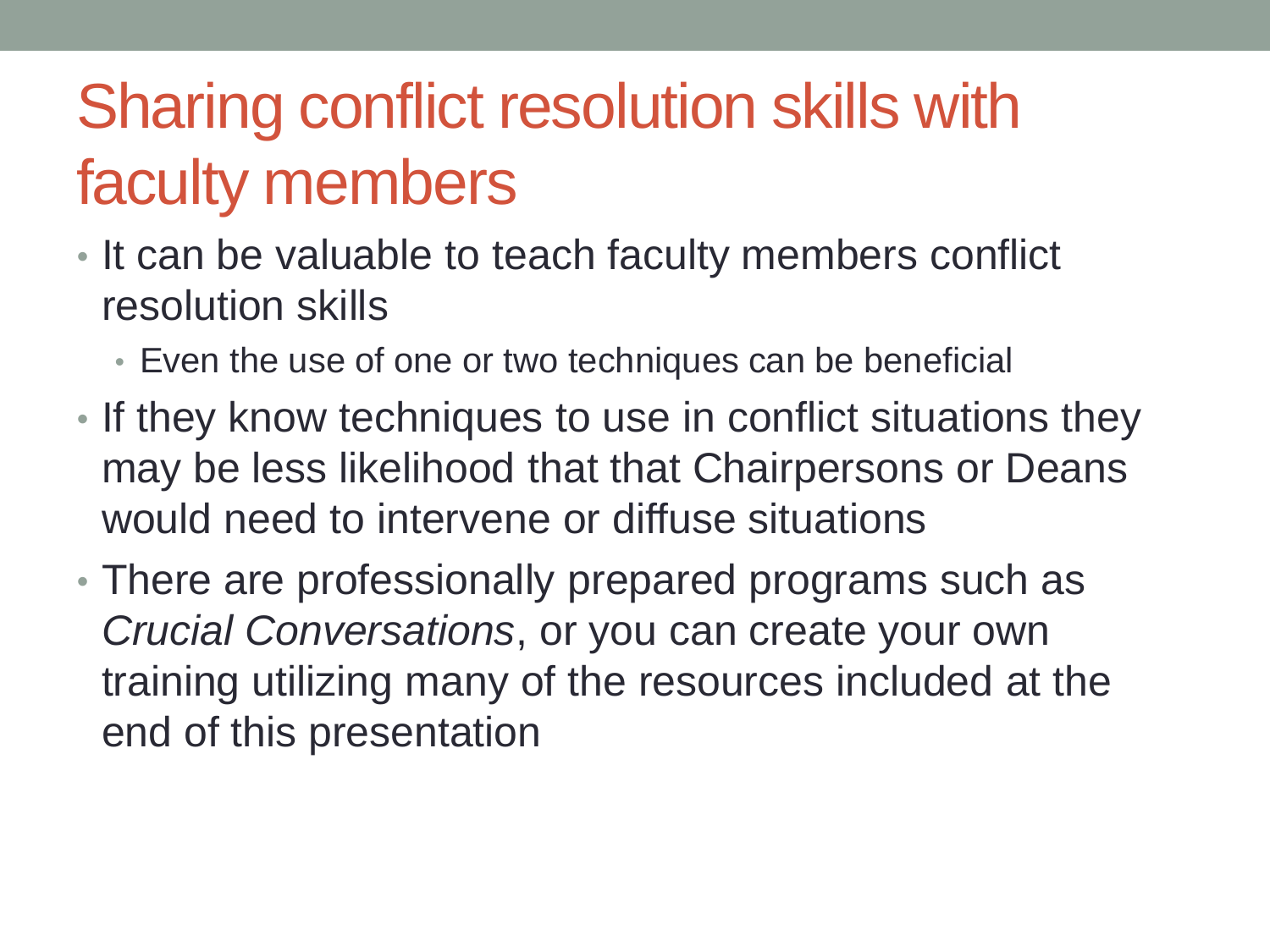### Sharing conflict resolution skills with faculty members

- Using one or two of the listed resources could be a good start
- Identify the problem you need to address, or if that is difficult to specifically identify, create a general training that highlights 3-5 techniques to use in addressing conflict
- Determine time available and means to be used to deliver training.
	- Could be short multiple sessions or one to two larger sessions
- Use a survey tool to obtain feedback to see if goals are being met and if adjustments to the training are needed
- Start small if necessary, but **just start!**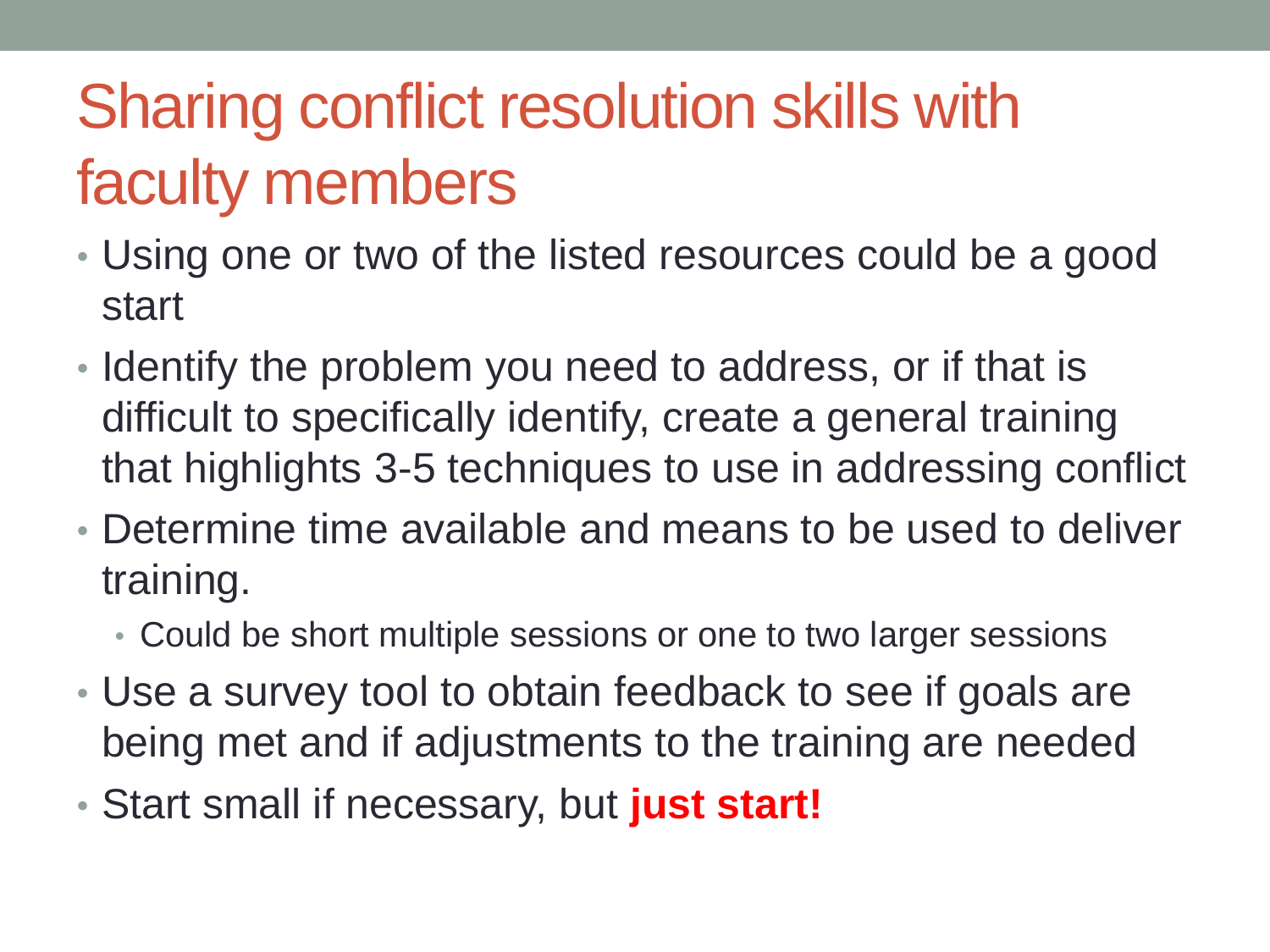## Suggested Resources

- Hicks, D. (2011). *Dignity: Its essential role in resolving conflict.* New Haven, CT: Yale University Press.
- Hocker, J.L. & Wilmot, W.W. (2014). *Interpersonal*  Conflict, 9<sup>th</sup> ed., New York, NY: McGraw-Hill.
- Patterson, K., Grenny, J., McMillan, R., and Switzler, A. (2011). *Crucial conversations: Tools for talking when*  stakes are high, 2<sup>nd</sup> ed., New York, NY: McGraw-Hill.
- Patterson, K., Grenny, J., McMillan, R., & Switzler, A. & Maxfield, D. (2013). *Crucial accountability: Tools for resolving violated expectations, broken commitments, and bad behavior, 2nd ed.,* New York, NY: McGraw-Hill.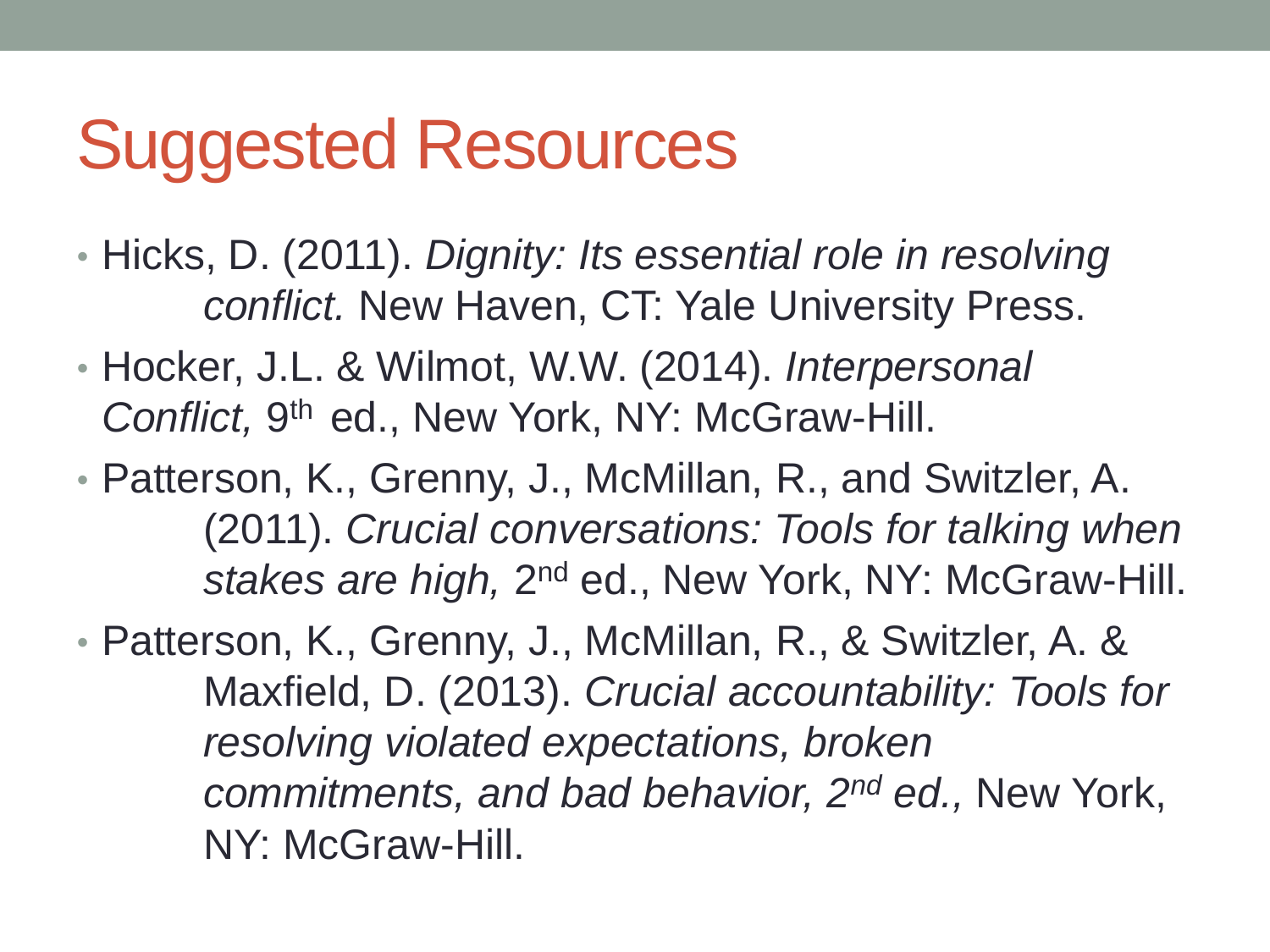## Suggested Resources

• Porath, C. (2016). *Mastering civility: A manifesto for the workplace.* New York, NY: Grand Central Publishing

• Stone, D., and Heen, S. (2014). *Thanks for the feedback: The science and art of receiving feedback well.* New York, NY: Penguin Books

• Stone, D., Patton, B., and Heen, S. (2010). *Difficult conversations: How to discuss what matters most.*  New York, NY: Penguin Books